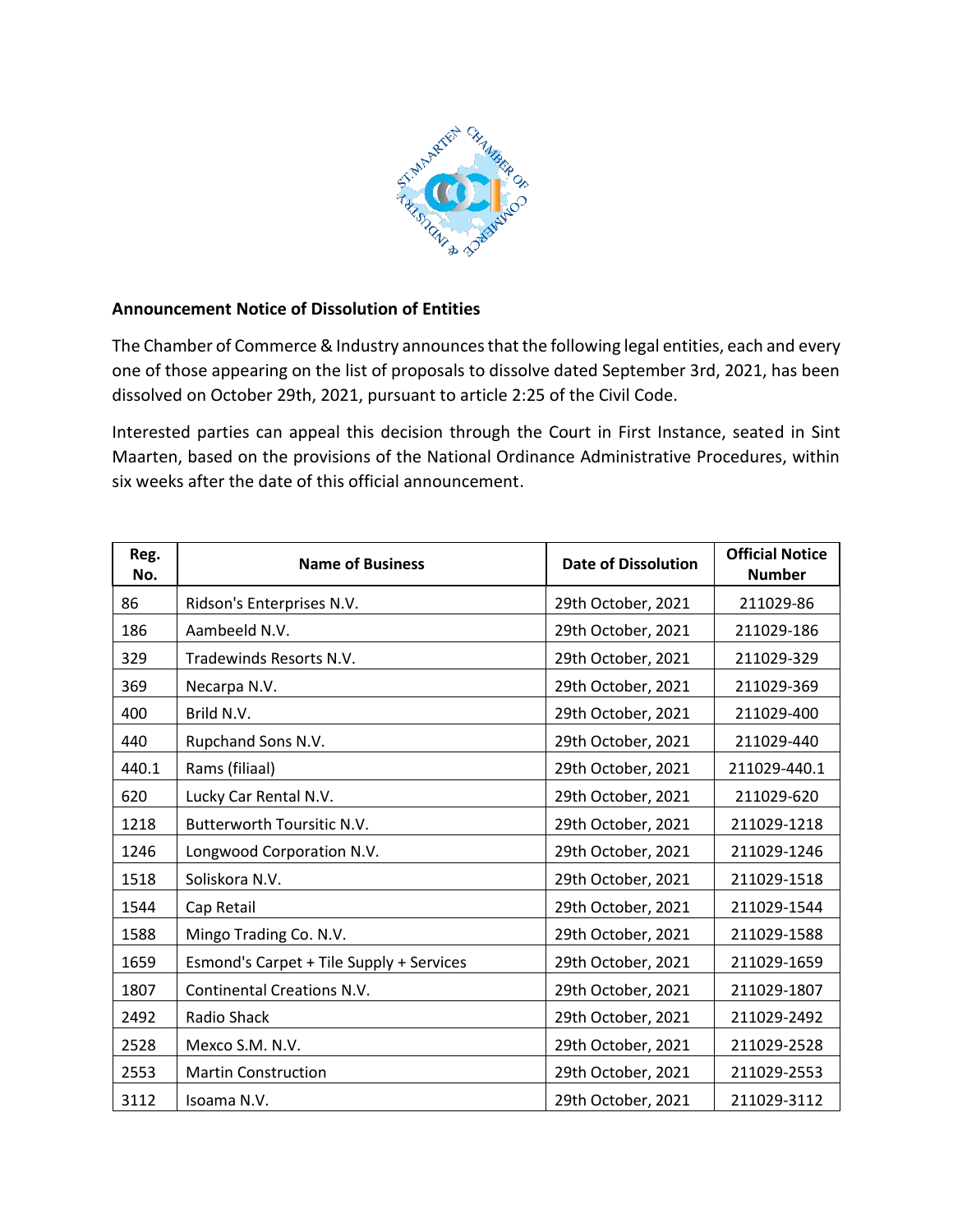| 3146 | La Kabala Properties N.V.            | 29th October, 2021 | 211029-3146 |
|------|--------------------------------------|--------------------|-------------|
| 3168 | Warwick Hotels N.V.                  | 29th October, 2021 | 211029-3168 |
| 3245 | Bay Red Enterprises N.V.             | 29th October, 2021 | 211029-3245 |
| 3392 | Greenwith N.V.                       | 29th October, 2021 | 211029-3392 |
| 3397 | Lilly Lissak                         | 29th October, 2021 | 211029-3397 |
| 3427 | Sonaber                              | 29th October, 2021 | 211029-3427 |
| 3430 | Lalchand Enterprises N.V.            | 29th October, 2021 | 211029-3430 |
| 3484 | Elec Services N.V.                   | 29th October, 2021 | 211029-3484 |
| 3485 | Blue Bamboo N.V.                     | 29th October, 2021 | 211029-3485 |
| 3550 | Sembcorp St. Maarten                 | 29th October, 2021 | 211029-3550 |
| 3598 | <b>B + B BAR RESTAURANT</b>          | 29th October, 2021 | 211029-3598 |
| 3628 | Visionario N.V.                      | 29th October, 2021 | 211029-3628 |
| 3647 | Arboles Inc N.V.                     | 29th October, 2021 | 211029-3647 |
| 3655 | Corken Enterprises N.V. dba Benetton | 29th October, 2021 | 211029-3655 |
| 3658 | Fashion Rink N.V.                    | 29th October, 2021 | 211029-3658 |
| 3659 | Scandic N.V.                         | 29th October, 2021 | 211029-3659 |
| 3679 | Trophy House + Ingravement           | 29th October, 2021 | 211029-3679 |
| 3724 | Marisco N.V.                         | 29th October, 2021 | 211029-3724 |
| 3733 | Omalfa Corporation N.V.              | 29th October, 2021 | 211029-3733 |
| 3748 | Chatona N.V                          | 29th October, 2021 | 211029-3748 |
| 3760 | Kishnasons N.V.                      | 29th October, 2021 | 211029-3760 |
| 3784 | Marsole N.V.                         | 29th October, 2021 | 211029-3784 |
| 3787 | Kis Caribe Company N.V.              | 29th October, 2021 | 211029-3787 |
| 3804 | Tashann Fashions N.V.                | 29th October, 2021 | 211029-3804 |
| 3812 | <b>Intermodel Container Services</b> | 29th October, 2021 | 211029-3812 |
| 3839 | Aquascorp N.V.                       | 29th October, 2021 | 211029-3839 |
| 3850 | Service Unlimited                    | 29th October, 2021 | 211029-3850 |
| 3852 | Intorcar N.V.                        | 29th October, 2021 | 211029-3852 |
| 3861 | Haunts N.V.                          | 29th October, 2021 | 211029-3861 |
| 3878 | NTEC N.V.                            | 29th October, 2021 | 211029-3878 |
| 3916 | Unicare N.V.                         | 29th October, 2021 | 211029-3916 |
| 3919 | Orroz Real Estate N.V.               | 29th October, 2021 | 211029-3919 |
| 3920 | Farhess Seafoods N.V.                | 29th October, 2021 | 211029-3920 |
| 3924 | Fureagle Holding N.V.                | 29th October, 2021 | 211029-3924 |
| 3960 | Seagram Netherlands Antillies N.V.   | 29th October, 2021 | 211029-3960 |
| 3981 | <b>Spring Plano Corporation</b>      | 29th October, 2021 | 211029-3981 |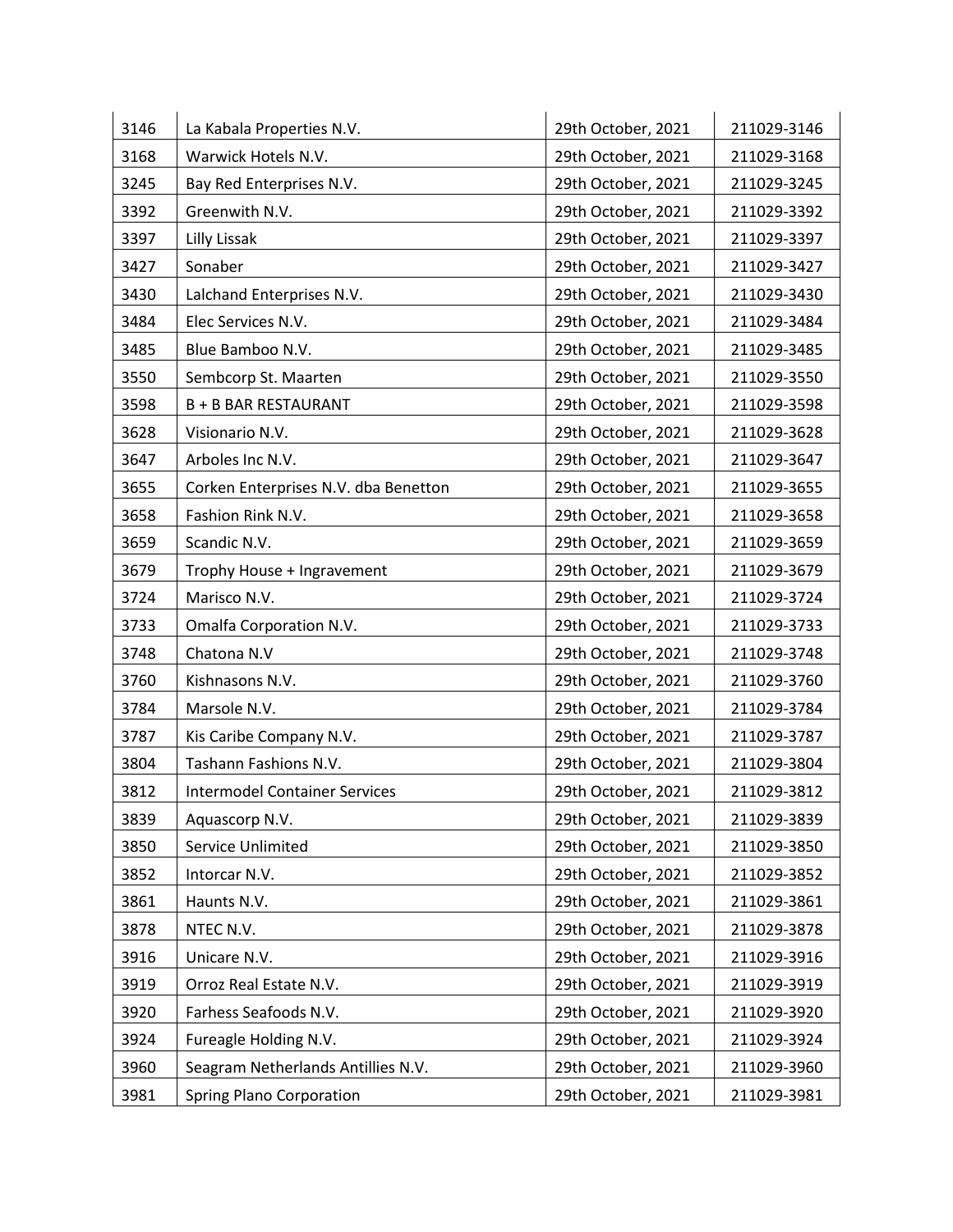| 4022 | Sphygmo N.V.                                            | 29th October, 2021 | 211029-4022 |
|------|---------------------------------------------------------|--------------------|-------------|
| 4025 | Nymphenburg Holding N.V.                                | 29th October, 2021 | 211029-4025 |
| 4029 | Cloverleaf Holding N.V.                                 | 29th October, 2021 | 211029-4029 |
| 4030 | Silvermoon Holding N.V.                                 | 29th October, 2021 | 211029-4030 |
| 4037 | Inter-Island Restaurant and Management N.V.             | 29th October, 2021 | 211029-4037 |
| 4054 | Vasari International N.V.                               | 29th October, 2021 | 211029-4054 |
| 4078 | Imexco N.V.                                             | 29th October, 2021 | 211029-4078 |
| 4082 | Caribbean Electric Supply N.V.                          | 29th October, 2021 | 211029-4082 |
| 4088 | Arteca                                                  | 29th October, 2021 | 211029-4088 |
| 4094 | Sticky Aloe N.V.                                        | 29th October, 2021 | 211029-4094 |
| 4095 | Copyright Ownders Protective Service (C.O.P.S.)<br>N.V. | 29th October, 2021 | 211029-4095 |
| 4098 | Maximo Florence International N.V.                      | 29th October, 2021 | 211029-4098 |
| 4099 | Cole Bay Lagoon Development N.V.                        | 29th October, 2021 | 211029-4099 |
| 4110 | Storrow Drive Corp N.V.                                 | 29th October, 2021 | 211029-4110 |
| 4131 | <b>Windward Security Group</b>                          | 29th October, 2021 | 211029-4131 |
| 4134 | Led Corporation N.V                                     | 29th October, 2021 | 211029-4134 |
| 4142 | Fortis Amerika Fonds small caps N.V.                    | 29th October, 2021 | 211029-4142 |
| 4149 | Inflight Co-Load N.V.                                   | 29th October, 2021 | 211029-4149 |
| 4206 | Pebble Stone Inc N.V.                                   | 29th October, 2021 | 211029-4206 |
| 4213 | Sint Maarten Property Management N.V.                   | 29th October, 2021 | 211029-4213 |
| 4238 | Non-Stop Tavern N.V. D/B/A News Music Café              | 29th October, 2021 | 211029-4238 |
| 4242 | Fresh Veg N.V.                                          | 29th October, 2021 | 211029-4242 |
| 4245 | Consorcias Paracotos N.V.                               | 29th October, 2021 | 211029-4245 |
| 4253 | Winward Islands Beverage Corp N.V.                      | 29th October, 2021 | 211029-4253 |
| 4270 | Simpsonbay Watersport + Charter Company N.V.            | 29th October, 2021 | 211029-4270 |
| 4303 | Sodeta Holdings                                         | 29th October, 2021 | 211029-4303 |
| 4309 | Lubev Hanna Trading Company N.V.                        | 29th October, 2021 | 211029-4309 |
| 4321 | Wonder- Chemicals N.V.                                  | 29th October, 2021 | 211029-4321 |
| 4336 | I.S.A.P. International Self Adhesive Products N.V.      | 29th October, 2021 | 211029-4336 |
| 4376 | Ultimate Airco-and Refrigeration Services N.V.          | 29th October, 2021 | 211029-4376 |
| 4385 | A.J. Plumbing                                           | 29th October, 2021 | 211029-4385 |
| 4391 | Caribe Antilles Charles + Investments N.V.              | 29th October, 2021 | 211029-4391 |
| 4423 | Wildsong N.V.                                           | 29th October, 2021 | 211029-4423 |
| 4426 | Sodim-Prof N.V.                                         | 29th October, 2021 | 211029-4426 |
| 4427 | Nusza Caribbean Arts N.V.                               | 29th October, 2021 | 211029-4427 |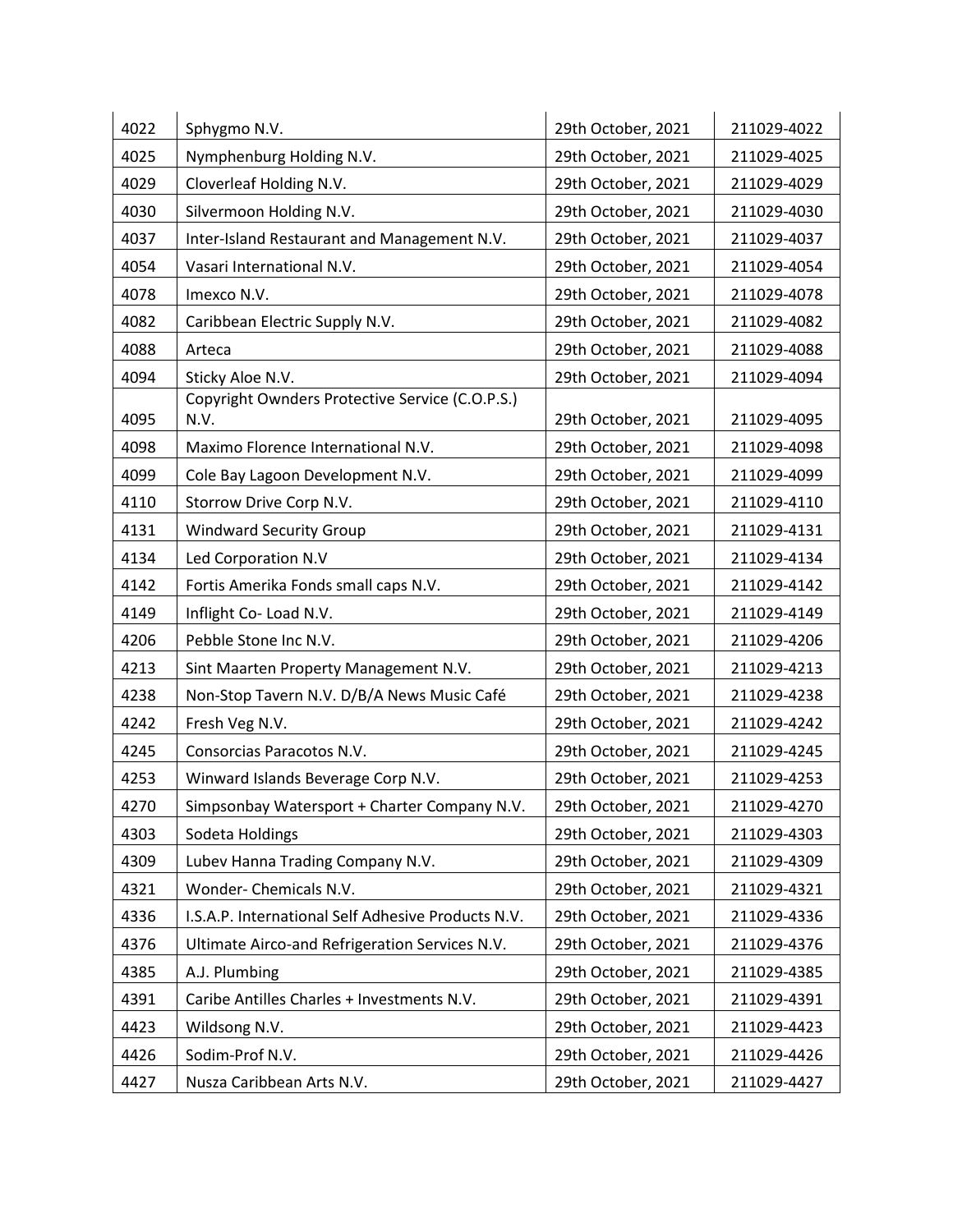| 4430 | Sint Maarten Grand Car Rental N.V.            | 29th October, 2021 | 211029-4430 |
|------|-----------------------------------------------|--------------------|-------------|
| 4461 | Liberty Trust Company N.V.                    | 29th October, 2021 | 211029-4461 |
| 4462 | Nikama Investments N.V.                       | 29th October, 2021 | 211029-4462 |
| 4463 | Corsaca Investment N.V.                       | 29th October, 2021 | 211029-4463 |
| 4464 | Sadinne Investments N.V.                      | 29th October, 2021 | 211029-4464 |
| 4465 | Dender Interational Investments N.V.          | 29th October, 2021 | 211029-4465 |
| 4466 | Panwel N.V.                                   | 29th October, 2021 | 211029-4466 |
| 4473 | Bella Blue Italian Gourmet Restaurant N.V.    | 29th October, 2021 | 211029-4473 |
| 4488 | Midass Construction N.V.                      | 29th October, 2021 | 211029-4488 |
| 4496 | Bingoza N.V.                                  | 29th October, 2021 | 211029-4496 |
| 4499 | <b>Moore Construction</b>                     | 29th October, 2021 | 211029-4499 |
| 4504 | Sofugi Real Estate Holdings N.V.              | 29th October, 2021 | 211029-4504 |
| 4509 | Joberthant N.V.                               | 29th October, 2021 | 211029-4509 |
| 4517 | Euro-Antilliana N.V.                          | 29th October, 2021 | 211029-4517 |
| 4525 | Bryant Consulting Services N.V.               | 29th October, 2021 | 211029-4525 |
| 4528 | Sea Chase International (SXM) N.V.            | 29th October, 2021 | 211029-4528 |
| 4534 | <b>ClementDouglas Garage</b>                  | 29th October, 2021 | 211029-4534 |
| 4538 | Phenoma N.V. dba Rekha's                      | 29th October, 2021 | 211029-4538 |
| 4558 | <b>Tania Cofecion</b>                         | 29th October, 2021 | 211029-4558 |
| 4573 | Brttania Shivan N.V.                          | 29th October, 2021 | 211029-4573 |
| 4578 | Day Break N.V.                                | 29th October, 2021 | 211029-4578 |
| 4579 | Ice Nut Holdings N.V.                         | 29th October, 2021 | 211029-4579 |
| 4581 | <b>Tunyce Holding</b>                         | 29th October, 2021 | 211029-4581 |
| 4582 | Shopperite Supermarket N.V.                   | 29th October, 2021 | 211029-4582 |
| 4586 | Mahoghani                                     | 29th October, 2021 | 211029-4586 |
| 4592 | Maxima Construction Company N.V.              | 29th October, 2021 | 211029-4592 |
| 4599 | Donchee's Ice Cream Parlor                    | 29th October, 2021 | 211029-4599 |
| 4606 | Cariben International Inc. N.V.               | 29th October, 2021 | 211029-4606 |
| 4610 | Highway Grocery N.V. dba Ospaz                | 29th October, 2021 | 211029-4610 |
| 4612 | Liquormasters N.V.                            | 29th October, 2021 | 211029-4612 |
| 4637 | Windward Island Geodetic dba Wing Survey N.V. | 29th October, 2021 | 211029-4637 |
| 4640 | <b>Tranquilo Snack and Catering Service</b>   | 29th October, 2021 | 211029-4640 |
| 4641 | Cadeco N.V.                                   | 29th October, 2021 | 211029-4641 |
| 4649 | Interlac International N.V.                   | 29th October, 2021 | 211029-4649 |
| 4650 | The Big Splash Enterprises N.V.               | 29th October, 2021 | 211029-4650 |
| 4681 | Anque Transportation Company N.V.             | 29th October, 2021 | 211029-4681 |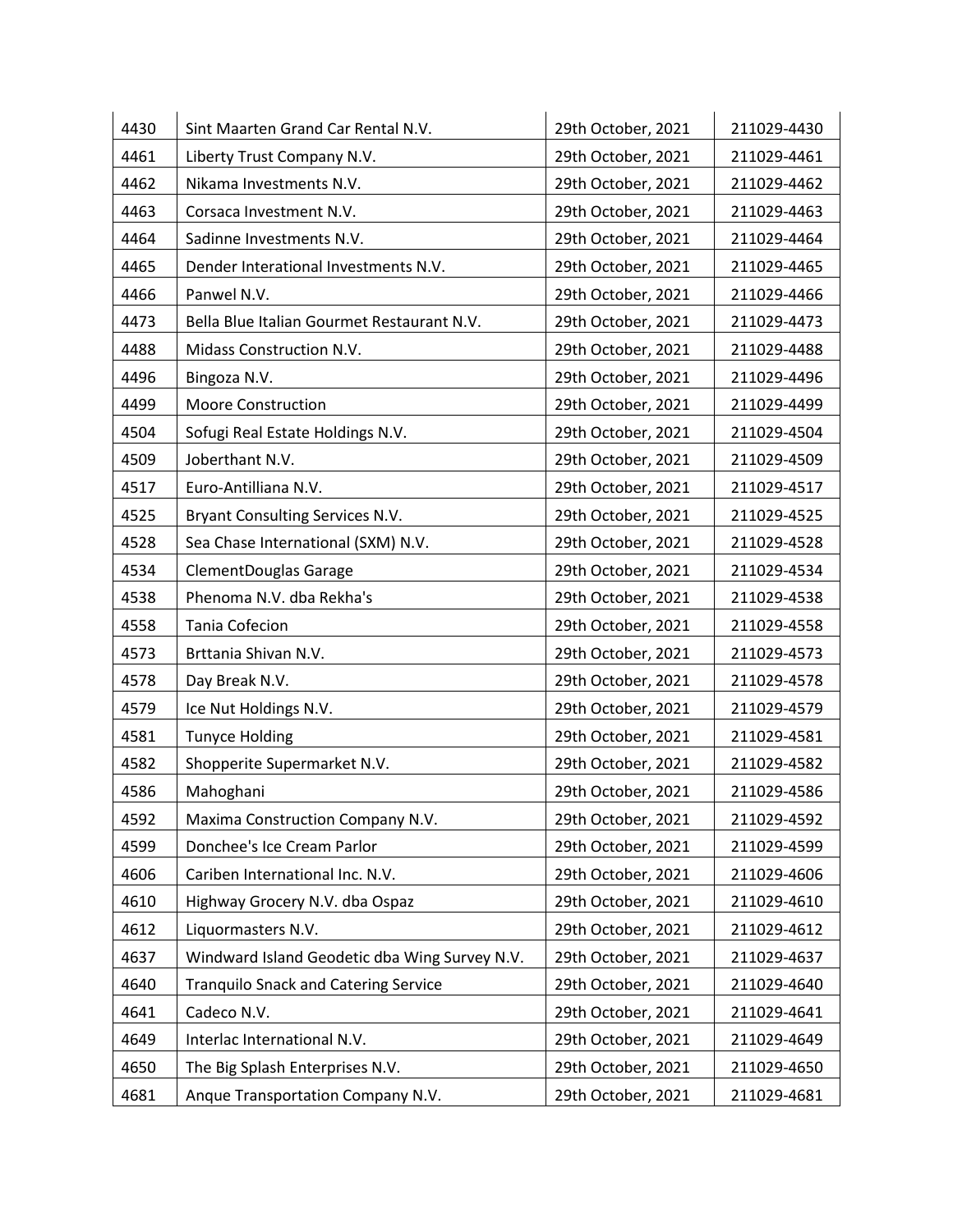| 4688 | Bacaf N.V.                                       | 29th October, 2021 | 211029-4688 |
|------|--------------------------------------------------|--------------------|-------------|
| 4689 | Free Flight N.V.                                 | 29th October, 2021 | 211029-4689 |
| 4697 | Enid Corportation N.V.                           | 29th October, 2021 | 211029-4697 |
| 4701 | Jodansar Enterprises                             | 29th October, 2021 | 211029-4701 |
| 4703 | Setting Development N.V.                         | 29th October, 2021 | 211029-4703 |
| 4704 | Party-Fun Bemian N.V.                            | 29th October, 2021 | 211029-4704 |
| 4705 | Andre Shoe Repair Shop                           | 29th October, 2021 | 211029-4705 |
| 4712 | Vanela Enterprises                               | 29th October, 2021 | 211029-4712 |
| 4716 | Silver Island Corporation N.V.                   | 29th October, 2021 | 211029-4716 |
| 4719 | Tysma Sint Maarten N.V.                          | 29th October, 2021 | 211029-4719 |
| 4729 | Eden Garden Superette                            | 29th October, 2021 | 211029-4729 |
| 4733 | Angelo Sint Maarten N.V.                         | 29th October, 2021 | 211029-4733 |
| 4736 | Spiral Growth N.V.                               | 29th October, 2021 | 211029-4736 |
| 4737 | Umco Enterprises N.V. dba Lal's                  | 29th October, 2021 | 211029-4737 |
| 4739 | Milbea N.V.                                      | 29th October, 2021 | 211029-4739 |
| 4741 | Kermar N.V.                                      | 29th October, 2021 | 211029-4741 |
| 4748 | D and D Developers N.V.                          | 29th October, 2021 | 211029-4748 |
| 4752 | Maroli N.V.                                      | 29th October, 2021 | 211029-4752 |
| 4756 | Vancouver Holding N.V.                           | 29th October, 2021 | 211029-4756 |
| 4757 | Impala                                           | 29th October, 2021 | 211029-4757 |
| 4760 | Sint Maarten Angel Real Estate N.V.              | 29th October, 2021 | 211029-4760 |
| 4769 | Baskin Robbins- Ice Cream Shops St. Maarten N.V. | 29th October, 2021 | 211029-4769 |
| 4772 | <b>Caribbean Electronics</b>                     | 29th October, 2021 | 211029-4772 |
| 4778 | Sail Sun Yachting + Management N.V.              | 29th October, 2021 | 211029-4778 |
| 4780 | Sint Maarten Fruit + Vegetables Meat Centre N.V. | 29th October, 2021 | 211029-4780 |
| 4782 | Yenny's Fashion                                  | 29th October, 2021 | 211029-4782 |
| 4791 | Yandi Shipping Company N.V.                      | 29th October, 2021 | 211029-4791 |
| 4793 | Dominion Insurance Company N.V.                  | 29th October, 2021 | 211029-4793 |
| 4797 | New World West Indies Bank N.V.                  | 29th October, 2021 | 211029-4797 |
| 4803 | Middle Region Housing Estate N.V.                | 29th October, 2021 | 211029-4803 |
| 4806 | Mr. Electric                                     | 29th October, 2021 | 211029-4806 |
| 4808 | Mr. Fish                                         | 29th October, 2021 | 211029-4808 |
| 4811 | J and K Enterprises N.V.                         | 29th October, 2021 | 211029-4811 |
|      | St. Maarten Marine Management and Consulting     |                    |             |
| 4812 | N.V.                                             | 29th October, 2021 | 211029-4812 |
| 4818 | Lindy Reurink Real Estate N.V.                   | 29th October, 2021 | 211029-4818 |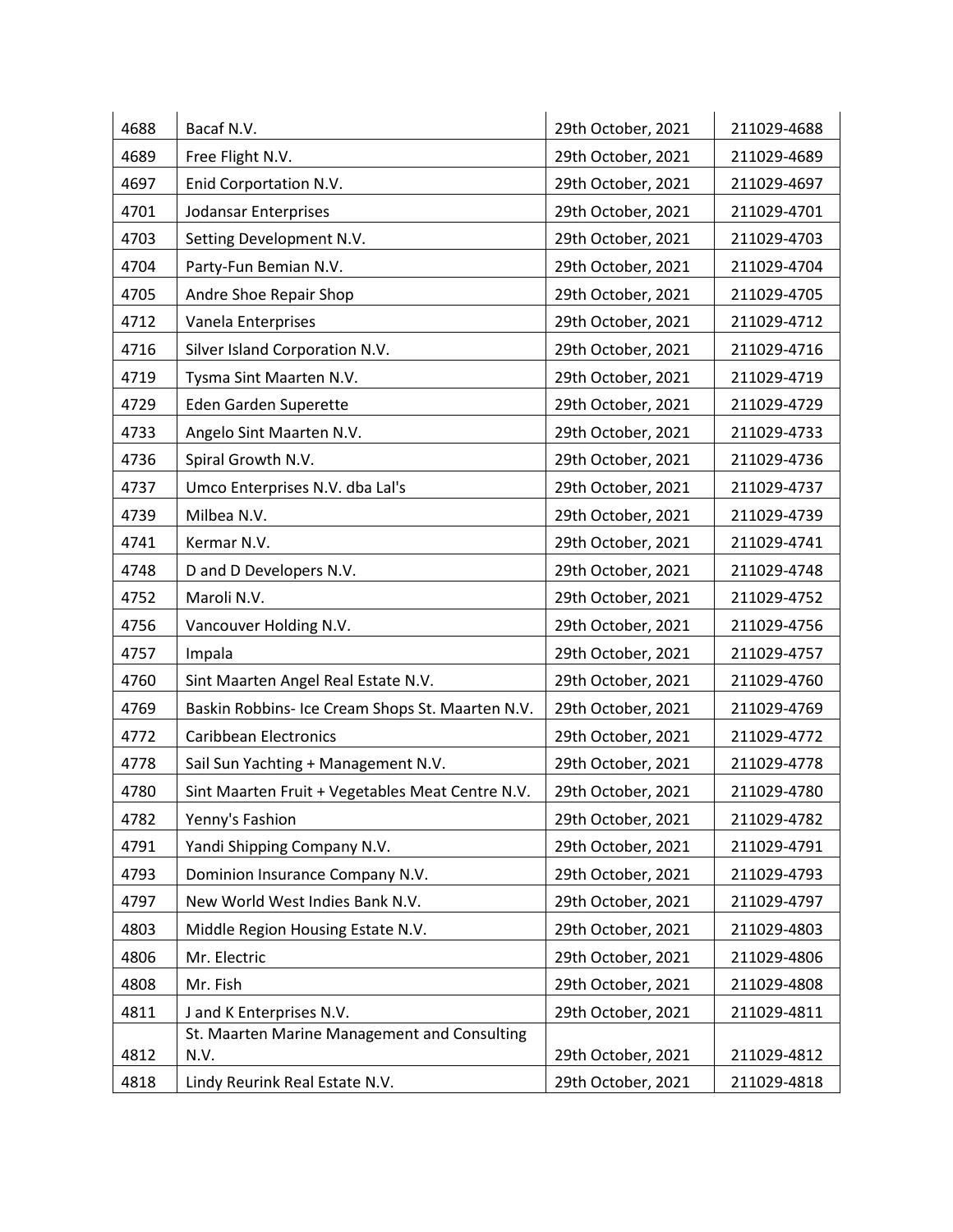| 4820 | Dacona N.V.                                                  | 29th October, 2021 | 211029-4820 |
|------|--------------------------------------------------------------|--------------------|-------------|
| 4821 | Oujida Enterprises N.V.                                      | 29th October, 2021 | 211029-4821 |
| 4822 | Sint Maarten Horeca Services N.V.                            | 29th October, 2021 | 211029-4822 |
| 4824 | Joanne's Unisex                                              | 29th October, 2021 | 211029-4824 |
| 4826 | Stafdol N.V.                                                 | 29th October, 2021 | 211029-4826 |
| 4827 | <b>C&amp;M Arrindell and Sons</b>                            | 29th October, 2021 | 211029-4827 |
| 4832 | Friendly Island Drugstore N.V.                               | 29th October, 2021 | 211029-4832 |
| 4833 | Dikryllo Structures N.V.                                     | 29th October, 2021 | 211029-4833 |
| 4835 | Goza Entertainment Enterprises St. Maarten N.V.              | 29th October, 2021 | 211029-4835 |
| 4840 | De Concord Gift Shop                                         | 29th October, 2021 | 211029-4840 |
| 4843 | Key-Note Insurance N.V.                                      | 29th October, 2021 | 211029-4843 |
| 4845 | Chok N.V.                                                    | 29th October, 2021 | 211029-4845 |
| 4850 | Jamconstruction N.V.                                         | 29th October, 2021 | 211029-4850 |
| 4852 | Seransun Guarantee Corp (SGC) N.V.                           | 29th October, 2021 | 211029-4852 |
| 4853 | Shipmair Holdings N.V.                                       | 29th October, 2021 | 211029-4853 |
| 4859 | <b>GARAGE ST. MARTIN N.V.</b>                                | 29th October, 2021 | 211029-4859 |
| 4860 | <b>International Marketing and Cosmetic</b><br>Manufacturing | 29th October, 2021 | 211029-4860 |
| 4863 | Hergab Promotions N.V. dba Network Media<br>Services Co.     | 29th October, 2021 | 211029-4863 |
| 4870 | Windjammer Clothing Company N.V.                             | 29th October, 2021 | 211029-4870 |
| 4880 | Parkes Amusements Limited N.V.                               | 29th October, 2021 | 211029-4880 |
| 4887 | Bandana N.V.                                                 | 29th October, 2021 | 211029-4887 |
| 4894 | Dazaro N.V.                                                  | 29th October, 2021 | 211029-4894 |
| 4896 | Fish Fry and Crystal Club                                    | 29th October, 2021 | 211029-4896 |
| 4900 | Sint Maarten Housing N.V.                                    | 29th October, 2021 | 211029-4900 |
| 4901 | <b>Morton Construction</b>                                   | 29th October, 2021 | 211029-4901 |
| 4916 | Euro Trading Holdings N.V.                                   | 29th October, 2021 | 211029-4916 |
| 4917 | Super Bazaar                                                 | 29th October, 2021 | 211029-4917 |
| 4922 | Jorick International N.V.                                    | 29th October, 2021 | 211029-4922 |
| 4929 | Glass-Shop N.V.                                              | 29th October, 2021 | 211029-4929 |
| 4935 | A. Hart Consultant                                           | 29th October, 2021 | 211029-4935 |
| 4958 | Sotruna N.V.                                                 | 29th October, 2021 | 211029-4958 |
| 4966 | Dock Express II N.V.                                         | 29th October, 2021 | 211029-4966 |
| 4968 | Etzig N.V.                                                   | 29th October, 2021 | 211029-4968 |
| 4972 | Fun-World Car Rental                                         | 29th October, 2021 | 211029-4972 |
| 4983 | Hospitalilty Management + Consultants N.V.                   | 29th October, 2021 | 211029-4983 |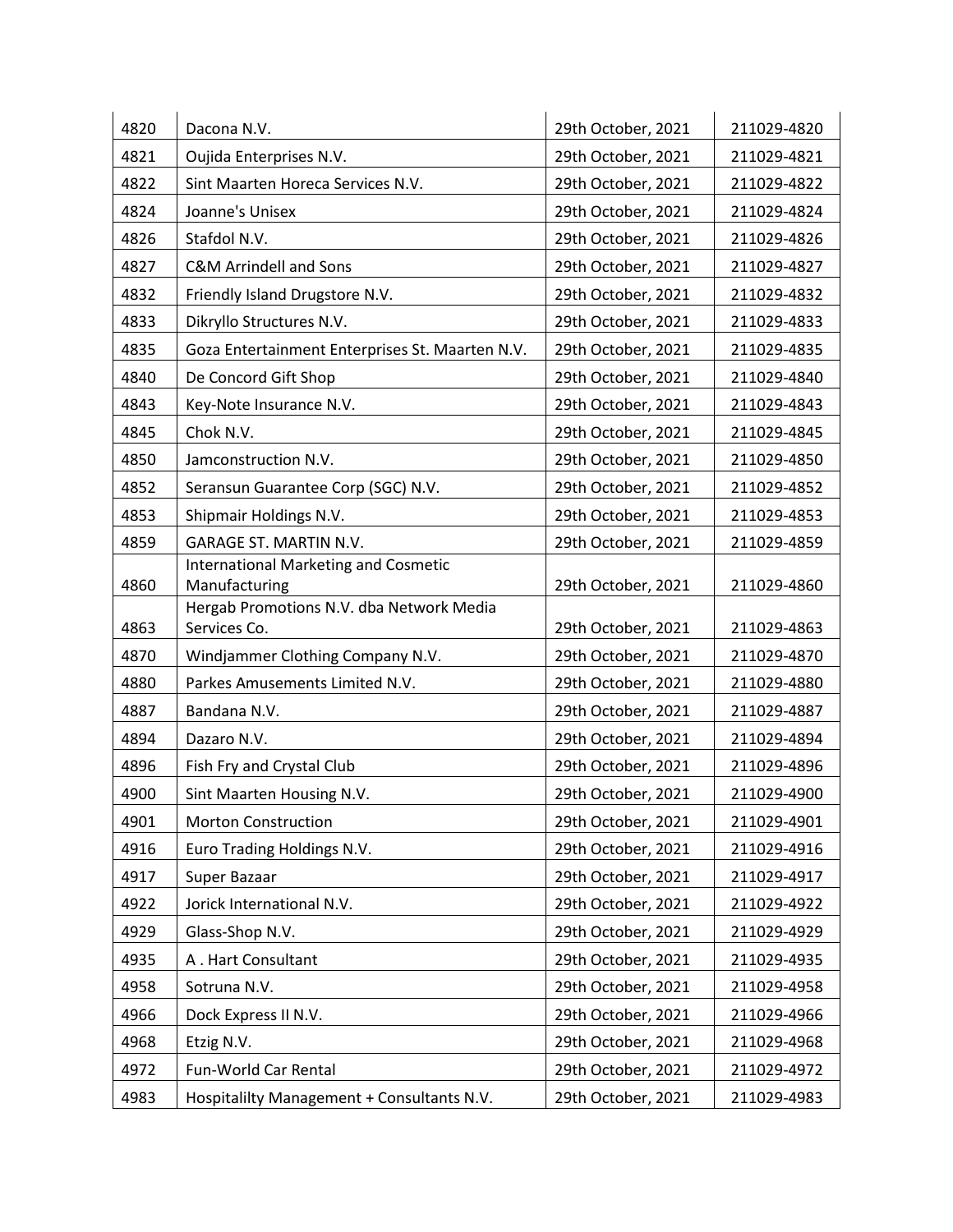| 4984 | Punjabi Poros N.V. dba Carib Sales & Souvenirs          | 29th October, 2021 | 211029-4984 |
|------|---------------------------------------------------------|--------------------|-------------|
| 4991 | The Blue Note N.V.                                      | 29th October, 2021 | 211029-4991 |
| 4992 | Li & Lee Supermarket                                    | 29th October, 2021 | 211029-4992 |
| 5009 | H + F Enterprises N.V.                                  | 29th October, 2021 | 211029-5009 |
| 5010 | James Grocery                                           | 29th October, 2021 | 211029-5010 |
| 5019 | Kanchan International Company N.V.                      | 29th October, 2021 | 211029-5019 |
| 5020 | West Indies Yogurt Company N.V.                         | 29th October, 2021 | 211029-5020 |
| 5026 | Van Utretch Emballeer en Transportbedrijf (SXM)<br>N.V. | 29th October, 2021 | 211029-5026 |
| 5033 | Bouwbedrijf Juvensly                                    | 29th October, 2021 | 211029-5033 |
| 5035 | Paradise Motors N.V.                                    | 29th October, 2021 | 211029-5035 |
| 5037 | Gesu-General Supplies N.V.                              | 29th October, 2021 | 211029-5037 |
| 5039 | West Indies Charter Services N.V.                       | 29th October, 2021 | 211029-5039 |
| 5046 | Vacation in Paradise N.V.                               | 29th October, 2021 | 211029-5046 |
| 5052 | Hermetica N.V.                                          | 29th October, 2021 | 211029-5052 |
| 5053 | Italiana N.V.                                           | 29th October, 2021 | 211029-5053 |
| 5062 | Zoll Watersport Management N.V.                         | 29th October, 2021 | 211029-5062 |
| 5063 | Nedsint Import & Export N.V.                            | 29th October, 2021 | 211029-5063 |
| 5075 | Madoca D/B/A International Money Brokerage<br>Service   | 29th October, 2021 | 211029-5075 |
| 5077 | Erica Snackbar                                          | 29th October, 2021 | 211029-5077 |
| 5078 | Salon Anna Miguelina                                    | 29th October, 2021 | 211029-5078 |
| 5088 | Taps Holdings N.V.                                      | 29th October, 2021 | 211029-5088 |
| 5099 | <b>Edward's &amp; Sons Electrical</b>                   | 29th October, 2021 | 211029-5099 |
| 5103 | G.I. Magnetics N.V.                                     | 29th October, 2021 | 211029-5103 |
| 5105 | St. Maarten Cabinet Markers N.V.                        | 29th October, 2021 | 211029-5105 |
| 5108 | Aston Financial Group N.V.                              | 29th October, 2021 | 211029-5108 |
| 5109 | Jannok Holding N.V.                                     | 29th October, 2021 | 211029-5109 |
| 5117 | Maniba International N.V.                               | 29th October, 2021 | 211029-5117 |
| 5118 | Manifold N.V. dba Down Town Store                       | 29th October, 2021 | 211029-5118 |
| 5123 | Rebo N.V.                                               | 29th October, 2021 | 211029-5123 |
| 5129 | Italdream N.V.                                          | 29th October, 2021 | 211029-5129 |
| 5135 | Oneil's Photo                                           | 29th October, 2021 | 211029-5135 |
| 5140 | Anstone Enterprises N.V.                                | 29th October, 2021 | 211029-5140 |
| 5145 | United Rent A Car                                       | 29th October, 2021 | 211029-5145 |
| 5161 | Masville Development N.V.                               | 29th October, 2021 | 211029-5161 |
| 5179 | Passanggrahan Hotel Restaurant N.V.                     | 29th October, 2021 | 211029-5179 |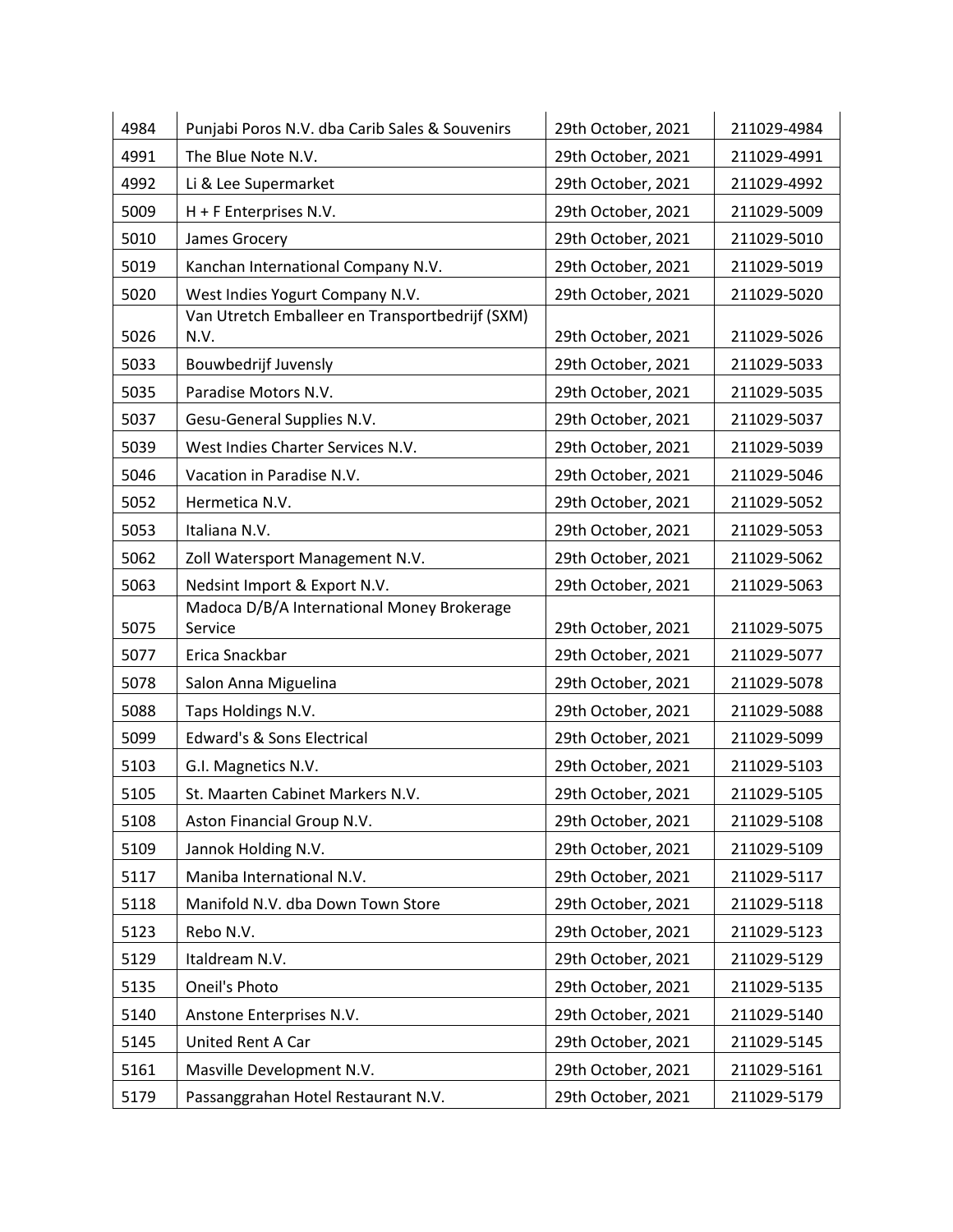| 5182   | Niviris N.V.                                     | 29th October, 2021 | 211029-5182   |
|--------|--------------------------------------------------|--------------------|---------------|
| 5189   | Tana's Jewelry                                   | 29th October, 2021 | 211029-5189   |
| 5196   | St. Maarten Antillean Towage N.V.                | 29th October, 2021 | 211029-5196   |
| 5208   | Far East Wholesale & Retail N.V. dba Shop Around | 29th October, 2021 | 211029-5208   |
| 5223   | <b>Julian Tomas Construction</b>                 | 29th October, 2021 | 211029-5223   |
| 5260   | Roy-World Products N.V.                          | 29th October, 2021 | 211029-5260   |
| 5264   | Thomski Corporation N.V.                         | 29th October, 2021 | 211029-5264   |
| 5265   | Shanghai Properties Inc. N.V.                    | 29th October, 2021 | 211029-5265   |
| 5299   | Ziegwood Investments N.V.                        | 29th October, 2021 | 211029-5299   |
| 5304   | Miguel Electro                                   | 29th October, 2021 | 211029-5304   |
| 5305   | Brilliant View N.V.                              | 29th October, 2021 | 211029-5305   |
| 5325   | Image Woman's Boutique                           | 29th October, 2021 | 211029-5325   |
| 5378   | Jewel & Linens                                   | 29th October, 2021 | 211029-5378   |
| 5379   | Casam Construction N.V.                          | 29th October, 2021 | 211029-5379   |
| 5423   | Ace Electronics N.V.                             | 29th October, 2021 | 211029-5423   |
| 5438   | Oysterpond Great House N.V.                      | 29th October, 2021 | 211029-5438   |
| 5443   | Blanc Du Nil- Roskie Unlimited N.V.              | 29th October, 2021 | 211029-5443   |
| 5443.2 | <b>BDN Philipsburg</b>                           | 29th October, 2021 | 211029-5443.2 |
| 5446   | Bargain Town N.V. - Just for Kids                | 29th October, 2021 | 211029-5446   |
| 5477   | International Reizgers Publication N.V.          | 29th October, 2021 | 211029-5477   |
| 5481   | Lavandula Construction N.V.                      | 29th October, 2021 | 211029-5481   |
| 5482   | Flamingo Beach Resort                            | 29th October, 2021 | 211029-5482   |
| 5483   | The Davis's & Company N.V,                       | 29th October, 2021 | 211029-5483   |
| 5510   | Superbikes N.V.                                  | 29th October, 2021 | 211029-5510   |
| 5518   | Jasotan Nandam N.V.                              | 29th October, 2021 | 211029-5518   |
| 5531   | Beach Boy Watersports N.V.                       | 29th October, 2021 | 211029-5531   |
| 5544   | Artic-Air-Conditioning                           | 29th October, 2021 | 211029-5544   |
| 5580   | Energy & Automation Sint Maarten N.V.            | 29th October, 2021 | 211029-5580   |
| 5627   | Jon-Jon Enterprises N.V.                         | 29th October, 2021 | 211029-5627   |
| 5686   | Prujo N.V.                                       | 29th October, 2021 | 211029-5686   |
| 5702   | Rene and Phung Advertising N.V.                  | 29th October, 2021 | 211029-5702   |
| 5704   | Sindana International N.V.                       | 29th October, 2021 | 211029-5704   |
| 5719   | R. Marlin Housing & Real Estate N.V.             | 29th October, 2021 | 211029-5719   |
| 5727   | Gulf Antillean Insurance N.V.                    | 29th October, 2021 | 211029-5727   |
| 5732   | Salon Melania                                    | 29th October, 2021 | 211029-5732   |
| 5796   | Tropical Moods N.V. dba The Jerk Bar & Grill     | 29th October, 2021 | 211029-5796   |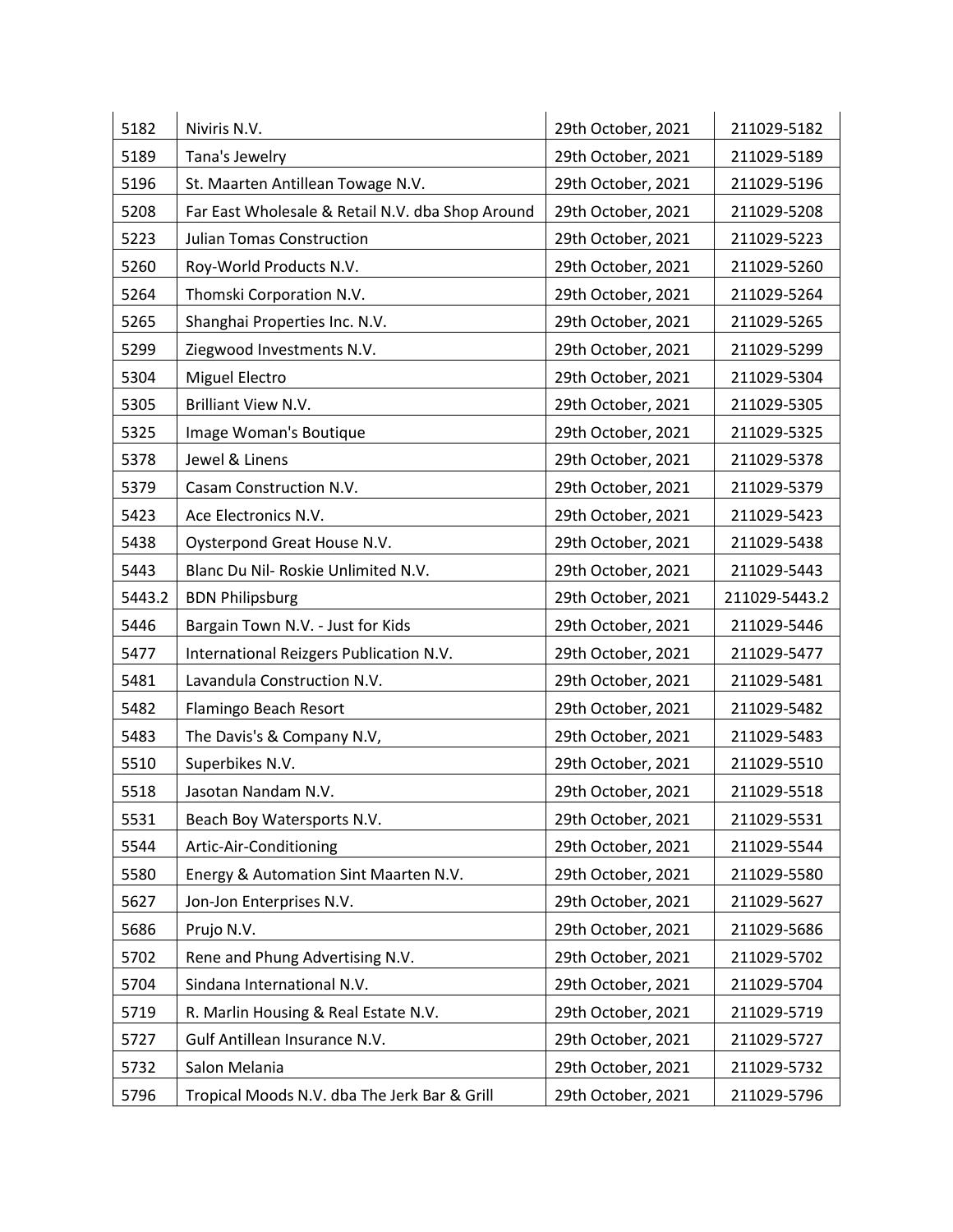| 5824 | LARIKO N.V.                                       | 29th October, 2021 | 211029-5824 |
|------|---------------------------------------------------|--------------------|-------------|
|      | Ossie Distributing Agency & Courier Service Inter |                    |             |
| 5829 | <b>Island Express</b>                             | 29th October, 2021 | 211029-5829 |
| 5870 | Mounty Construction N.V.                          | 29th October, 2021 | 211029-5870 |
| 5968 | Nineties Style N.V.                               | 29th October, 2021 | 211029-5968 |
| 6014 | Desk Top Publication N.V.                         | 29th October, 2021 | 211029-6014 |
| 6046 | C.O.N.S. Corporation N.V.                         | 29th October, 2021 | 211029-6046 |
| 6085 | Melmik Aviation N.V.                              | 29th October, 2021 | 211029-6085 |
| 6099 | Simpsonbay Art Gallery N.V.                       | 29th October, 2021 | 211029-6099 |
| 6127 | CMA Caribbean Management Assoicates N.V.          | 29th October, 2021 | 211029-6127 |
| 6133 | Mobarton Ivestment N.V.                           | 29th October, 2021 | 211029-6133 |
| 6166 | Omega Car Rental N.V.                             | 29th October, 2021 | 211029-6166 |
| 6205 | Pamoda N.V.                                       | 29th October, 2021 | 211029-6205 |
| 6215 | <b>Anker Business Service</b>                     | 29th October, 2021 | 211029-6215 |
| 6222 | Boreal Development N.V.                           | 29th October, 2021 | 211029-6222 |
| 6232 | KPMG Accounting Advisory Services (AAS) N.V.      | 29th October, 2021 | 211029-6232 |
| 6249 | Loimser N.V. dba Robert's Markeing Co.            | 29th October, 2021 | 211029-6249 |
| 6292 | ST. MARTIN ISLAND RESORT MANAGEMENT N.V.          | 29th October, 2021 | 211029-6292 |
| 6422 | New Concept Electrical N.V.                       | 29th October, 2021 | 211029-6422 |
| 6429 | Kavi Real Estate N.V.                             | 29th October, 2021 | 211029-6429 |
| 6446 | Pavan N.V.                                        | 29th October, 2021 | 211029-6446 |
| 6487 | Dacharidge N.V.                                   | 29th October, 2021 | 211029-6487 |
| 6515 | Moonstar Management N.V. dba                      | 29th October, 2021 | 211029-6515 |
| 6517 | Clydes Lightning and Accessories N.V.             | 29th October, 2021 | 211029-6517 |
| 6539 | Rapkam N.V.                                       | 29th October, 2021 | 211029-6539 |
| 6541 | Vashdev N.V.                                      | 29th October, 2021 | 211029-6541 |
| 6552 | A.W. Construction N.V.                            | 29th October, 2021 | 211029-6552 |
| 6556 | Balfour Beauty N.V.                               | 29th October, 2021 | 211029-6556 |
| 6561 | Diners Club Del Caribe N.V. (Filiaal)             | 29th October, 2021 | 211029-6561 |
| 6575 | Amandote Hotel N.V.                               | 29th October, 2021 | 211029-6575 |
| 6590 | Fred McGilvery N.V.                               | 29th October, 2021 | 211029-6590 |
| 6607 | Martina's Variety Store                           | 29th October, 2021 | 211029-6607 |
| 6629 | L'art Romantic Antic Du Bois                      | 29th October, 2021 | 211029-6629 |
| 6634 | Swami Corporation N.V.                            | 29th October, 2021 | 211029-6634 |
| 6649 | The Dutch Delft Blue Gallery N.V.                 | 29th October, 2021 | 211029-6649 |
| 6655 | Ho Food Products N.V.                             | 29th October, 2021 | 211029-6655 |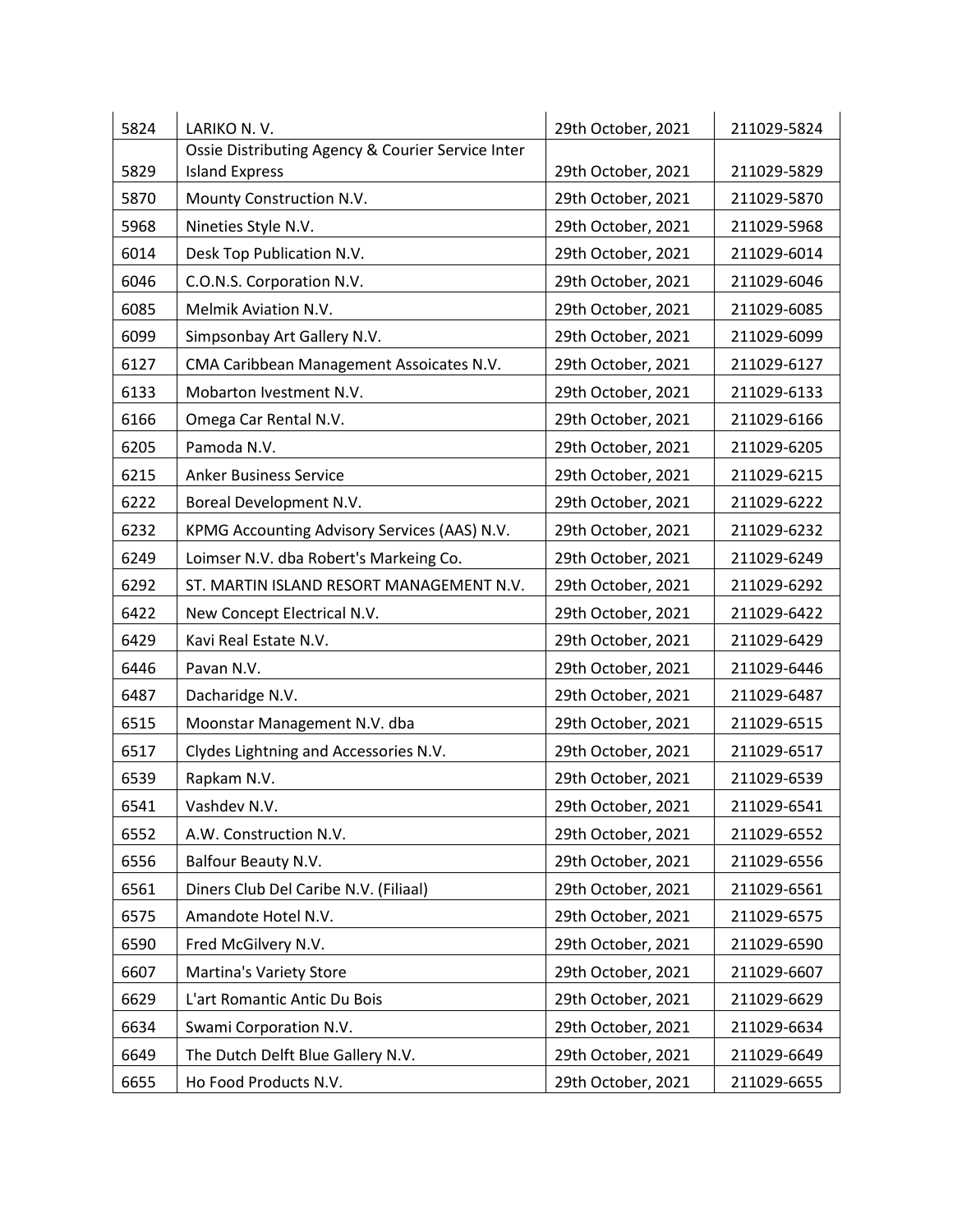| 6657 | Casimir & Son                                                  | 29th October, 2021 | 211029-6657 |
|------|----------------------------------------------------------------|--------------------|-------------|
| 6707 | JV Auto Parts                                                  | 29th October, 2021 | 211029-6707 |
| 6708 | Belgium Enterprises N.V.                                       | 29th October, 2021 | 211029-6708 |
| 6714 | The Local Real Estate Team                                     | 29th October, 2021 | 211029-6714 |
| 6756 | Island Materials N.V.                                          | 29th October, 2021 | 211029-6756 |
| 6767 | Anfra Antillean N.V.                                           | 29th October, 2021 | 211029-6767 |
| 6782 | Simpson Bay N.V.                                               | 29th October, 2021 | 211029-6782 |
| 6785 | Tichborne Corporation N.V.                                     | 29th October, 2021 | 211029-6785 |
| 6834 | Size's Garage                                                  | 29th October, 2021 | 211029-6834 |
| 6838 | <b>Arnell's Trucking Services</b>                              | 29th October, 2021 | 211029-6838 |
| 6840 | <b>Harbour View Restaurant</b>                                 | 29th October, 2021 | 211029-6840 |
| 6844 | Marineco                                                       | 29th October, 2021 | 211029-6844 |
| 6862 | La Lavandiere                                                  | 29th October, 2021 | 211029-6862 |
| 6868 | Ultra Classic Development Holding N.V.                         | 29th October, 2021 | 211029-6868 |
| 6869 | Candida Beauty Salon                                           | 29th October, 2021 | 211029-6869 |
| 6878 | <b>Kams Trading</b>                                            | 29th October, 2021 | 211029-6878 |
| 6907 | Island Bunkering N.V.                                          | 29th October, 2021 | 211029-6907 |
| 6929 | Hydrostatic Products International N.V.                        | 29th October, 2021 | 211029-6929 |
| 7014 | Fayva's Enterprises N.V., Lucky Gift Shop                      | 29th October, 2021 | 211029-7014 |
| 7085 | AGAPE FAMILY FOODS N.V.                                        | 29th October, 2021 | 211029-7085 |
| 7106 | Cae Jae Enterprises N.V.                                       | 29th October, 2021 | 211029-7106 |
| 7119 | Community Construction N.V.                                    | 29th October, 2021 | 211029-7119 |
| 7123 | Golden Gift Shop (Branch)                                      | 29th October, 2021 | 211029-7123 |
| 7132 | Holsten Distributors N.V.                                      | 29th October, 2021 | 211029-7132 |
| 7153 | Alvin's Electrical Engineering & Electronics                   | 29th October, 2021 | 211029-7153 |
| 7238 | Dusma N.V.                                                     | 29th October, 2021 | 211029-7238 |
| 7239 | Junies Tire World                                              | 29th October, 2021 | 211029-7239 |
| 7241 | Kenny's Korner N.V.                                            | 29th October, 2021 | 211029-7241 |
| 7255 | <b>Christopher Construction</b>                                | 29th October, 2021 | 211029-7255 |
| 7263 | Song Lines N.V.                                                | 29th October, 2021 | 211029-7263 |
| 7265 | Isle D'Ivoire N.V. dba Premiere Real Estate Sale &<br>Services | 29th October, 2021 | 211029-7265 |
| 7284 | Brasserie Restaurant N.V.                                      | 29th October, 2021 | 211029-7284 |
| 7289 | Price Club                                                     | 29th October, 2021 | 211029-7289 |
| 7302 | Rilopo N.V.                                                    | 29th October, 2021 | 211029-7302 |
| 7344 | R + S. Pest Control Operators N.V.                             | 29th October, 2021 | 211029-7344 |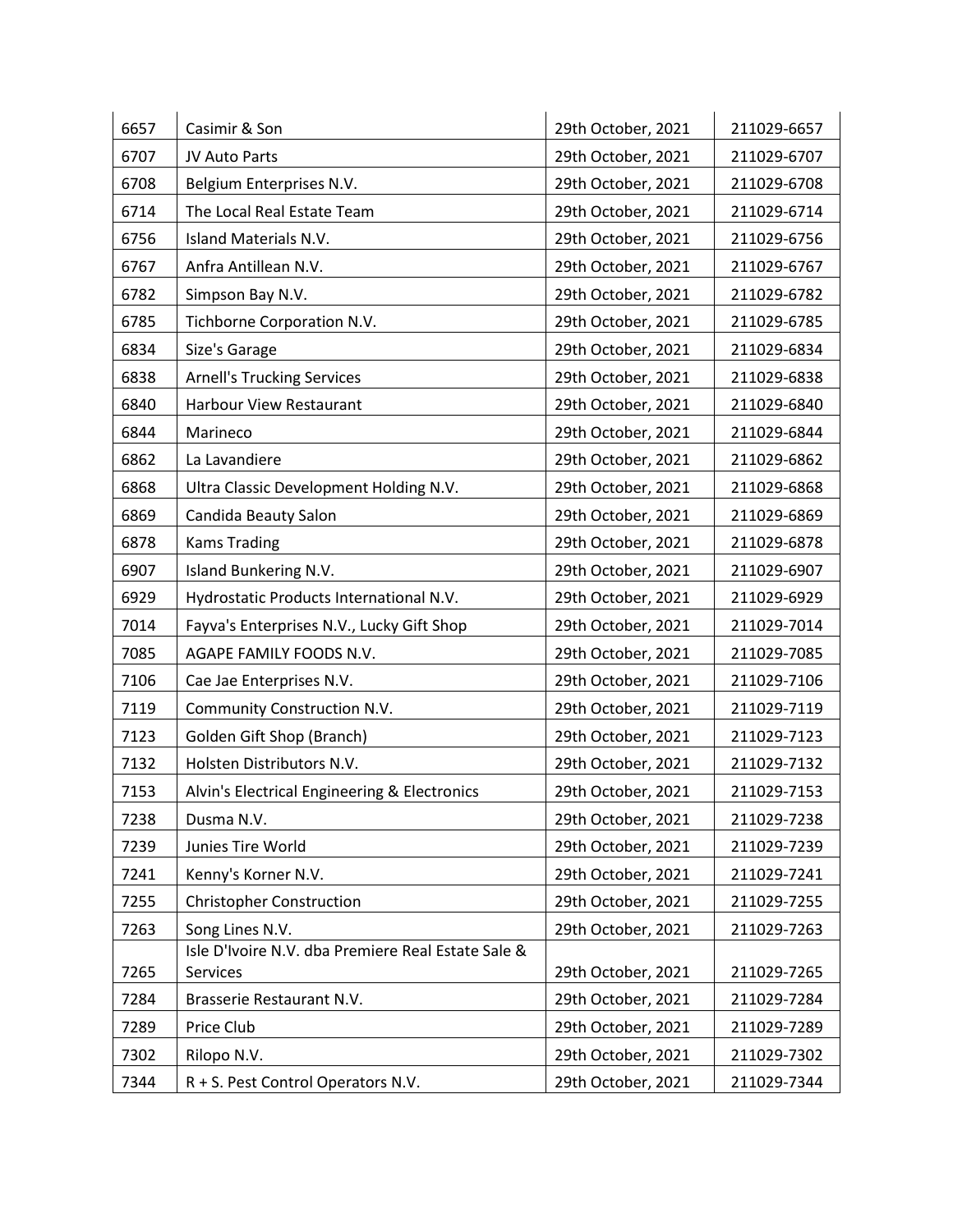| 7353 | Fitness Warehouse Enterprises N.V.    | 29th October, 2021 | 211029-7353 |
|------|---------------------------------------|--------------------|-------------|
| 7362 | Tendal Real Estate N.V.               | 29th October, 2021 | 211029-7362 |
| 7376 | <b>Health Medic Supply</b>            | 29th October, 2021 | 211029-7376 |
| 7424 | Dinero Club Curacao N.V.              | 29th October, 2021 | 211029-7424 |
| 7446 | Caribbean Superbikes N.V.             | 29th October, 2021 | 211029-7446 |
| 7456 | Lloyd Loom Café N.V.                  | 29th October, 2021 | 211029-7456 |
| 7549 | SAWLANI ENTERPRISES N.V.              | 29th October, 2021 | 211029-7549 |
| 7566 | Sea-Cure Marine Construction N.V.     | 29th October, 2021 | 211029-7566 |
| 7664 | C & Y Import and Export               | 29th October, 2021 | 211029-7664 |
| 7676 | Heraklion N.V.                        | 29th October, 2021 | 211029-7676 |
| 7689 | <b>Banana Watersports</b>             | 29th October, 2021 | 211029-7689 |
| 7729 | <b>Universal Welding</b>              | 29th October, 2021 | 211029-7729 |
| 7736 | Calci's Upholstery                    | 29th October, 2021 | 211029-7736 |
| 7739 | Super Sale                            | 29th October, 2021 | 211029-7739 |
| 7740 | S.P. & C.C. ENTERPRISES N.V.          | 29th October, 2021 | 211029-7740 |
| 7756 | Red Leather N.V.                      | 29th October, 2021 | 211029-7756 |
| 7792 | Guarindaga N.V.                       | 29th October, 2021 | 211029-7792 |
| 7838 | The Wharf Enterprises                 | 29th October, 2021 | 211029-7838 |
| 7859 | Hot Stuff/Melody Recording Studio     | 29th October, 2021 | 211029-7859 |
| 7862 | <b>Taymal Enterprises</b>             | 29th October, 2021 | 211029-7862 |
| 7915 | Orthomar Artsenpraktijk N.V.          | 29th October, 2021 | 211029-7915 |
| 7919 | Masada                                | 29th October, 2021 | 211029-7919 |
| 7925 | All Round Technical Services          | 29th October, 2021 | 211029-7925 |
| 7929 | Equitable Management- Padiska N.V.    | 29th October, 2021 | 211029-7929 |
| 7930 | Satie N.V.                            | 29th October, 2021 | 211029-7930 |
| 7976 | Pasanggrahan Bar and Restaurant N.V.  | 29th October, 2021 | 211029-7976 |
| 8009 | De Lekkerbek Snacks and Catering N.V. | 29th October, 2021 | 211029-8009 |
| 8018 | W. I. National Gas Co N.V.            | 29th October, 2021 | 211029-8018 |
| 8031 | Pinky N.V.                            | 29th October, 2021 | 211029-8031 |
| 8034 | Simbsonbay Diesel Services N.V.       | 29th October, 2021 | 211029-8034 |
| 8055 | Lucky Gift Shop                       | 29th October, 2021 | 211029-8055 |
| 8064 | Igon Shipping Agents N.V.             | 29th October, 2021 | 211029-8064 |
| 8069 | THE ICE BANK N.V.                     | 29th October, 2021 | 211029-8069 |
| 8071 | Pream Consultants N.V.                | 29th October, 2021 | 211029-8071 |
| 8086 | Big Beri International Finance N.V.   | 29th October, 2021 | 211029-8086 |
| 8087 | Cito Rent A Car                       | 29th October, 2021 | 211029-8087 |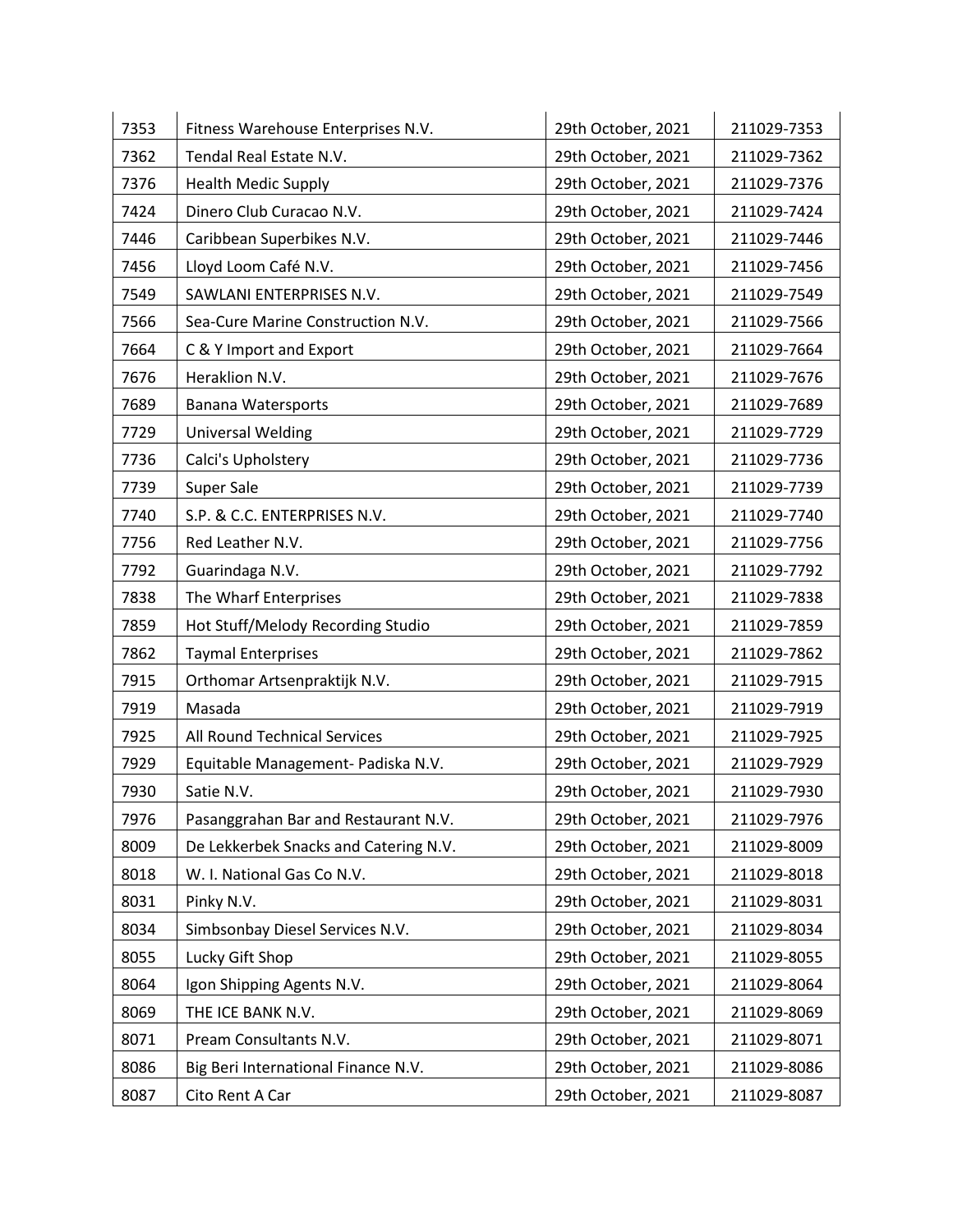| 8100 | The Saving Pit N.V.                                      | 29th October, 2021 | 211029-8100 |
|------|----------------------------------------------------------|--------------------|-------------|
| 8109 | Royal Beauty Center and Unisex                           | 29th October, 2021 | 211029-8109 |
| 8121 | Harnam Corporation N.V.                                  | 29th October, 2021 | 211029-8121 |
| 8122 | Smagecon N.V.                                            | 29th October, 2021 | 211029-8122 |
| 8133 | Kishore N.V.                                             | 29th October, 2021 | 211029-8133 |
| 8149 | <b>Montero's Solutions</b>                               | 29th October, 2021 | 211029-8149 |
| 8152 | Sarah Fruitaria                                          | 29th October, 2021 | 211029-8152 |
| 8195 | Safeco Insurance Brokers N.V.                            | 29th October, 2021 | 211029-8195 |
| 8197 | Tropical Calories N.V.                                   | 29th October, 2021 | 211029-8197 |
| 8226 | <b>Frederick's Services</b>                              | 29th October, 2021 | 211029-8226 |
| 8232 | NFM Beach Wear                                           | 29th October, 2021 | 211029-8232 |
| 8242 | Sai Garment N.V.                                         | 29th October, 2021 | 211029-8242 |
| 8260 | Michael's Steakhouse N.V.                                | 29th October, 2021 | 211029-8260 |
| 8288 | Proar Construction Materials Company N.V.                | 29th October, 2021 | 211029-8288 |
| 8292 | Suissecoiff N.V., Inter Coiffure-Plaza Dellago           | 29th October, 2021 | 211029-8292 |
| 8324 | Hazfam N.V. dba Mc Donald's                              | 29th October, 2021 | 211029-8324 |
| 8360 | Landore's Accommdation                                   | 29th October, 2021 | 211029-8360 |
| 8381 | Oromania N.V.                                            | 29th October, 2021 | 211029-8381 |
| 8404 | Sysco Insurance & Financial Consultants                  | 29th October, 2021 | 211029-8404 |
| 8414 | Le Champagne Snack N.V.                                  | 29th October, 2021 | 211029-8414 |
| 8416 | <b>Arrindell Distributers Service</b>                    | 29th October, 2021 | 211029-8416 |
| 8436 | Rijo N.V.                                                | 29th October, 2021 | 211029-8436 |
| 8442 | Top Choise Enterprises N.V.                              | 29th October, 2021 | 211029-8442 |
| 8492 | The Harrigan Claims Adjusting Agency N.V.                | 29th October, 2021 | 211029-8492 |
| 8534 | Servus N.V.                                              | 29th October, 2021 | 211029-8534 |
| 8539 | Dennis Taxi Service                                      | 29th October, 2021 | 211029-8539 |
| 8554 | Insight                                                  | 29th October, 2021 | 211029-8554 |
| 8562 | Monterrey Trading (Sint Maarten) N.V., Tommy<br>Hilfiger | 29th October, 2021 | 211029-8562 |
| 8577 | Good Time Charters N.V.                                  | 29th October, 2021 | 211029-8577 |
| 8606 | Eballia Verdieu                                          | 29th October, 2021 | 211029-8606 |
| 8607 | 21st Century Management                                  | 29th October, 2021 | 211029-8607 |
| 8681 | <b>Carty Garage Company</b>                              | 29th October, 2021 | 211029-8681 |
| 8698 | <b>Genaro Construction Company</b>                       | 29th October, 2021 | 211029-8698 |
| 8733 | Saphire Beach Club Casino N.V.                           | 29th October, 2021 | 211029-8733 |
| 8896 | Egret Holdings N.V.                                      | 29th October, 2021 | 211029-8896 |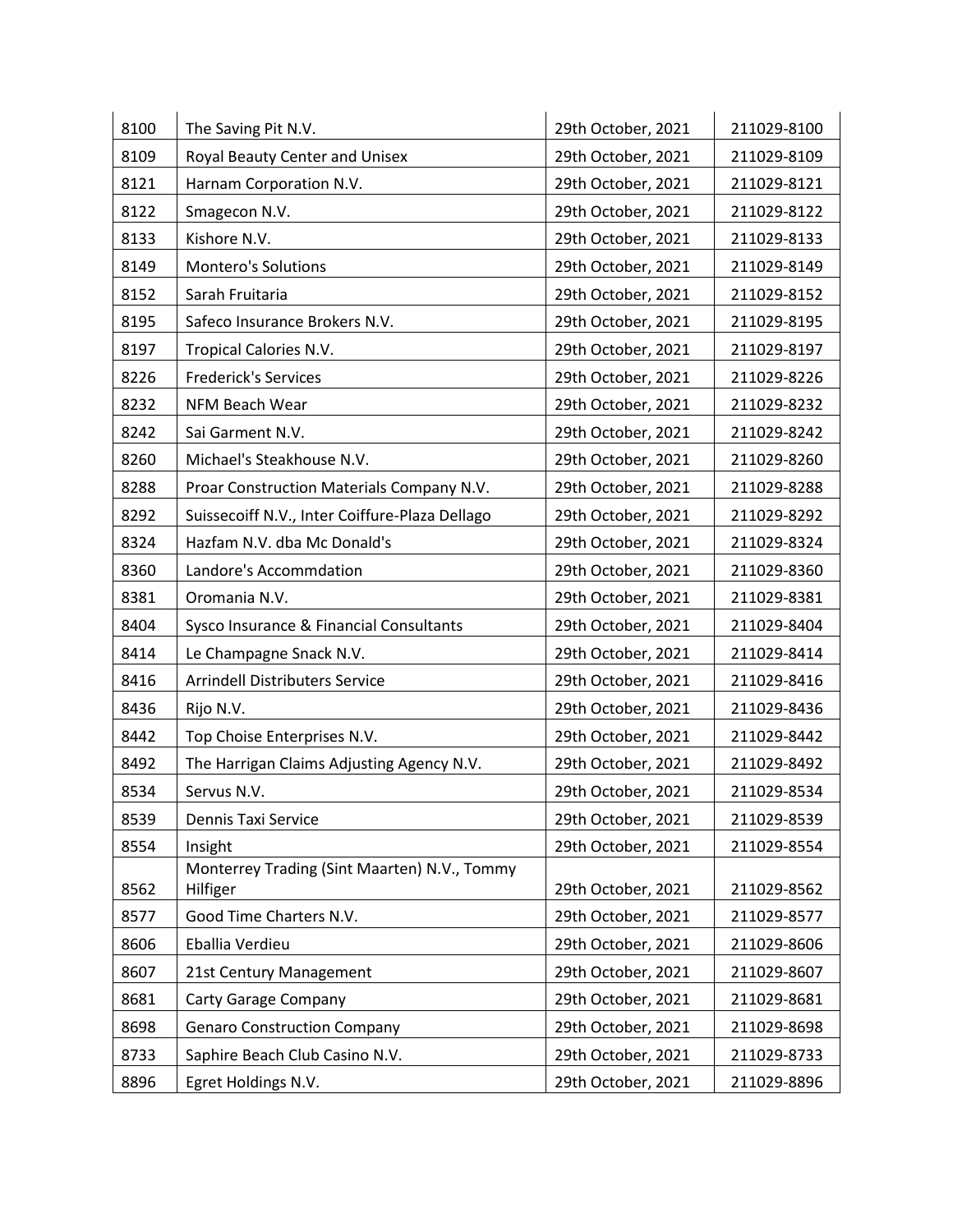| 8906  | Reims International N.V.                     | 29th October, 2021 | 211029-8906  |
|-------|----------------------------------------------|--------------------|--------------|
| 8924  | Cellular One Communication N.V.              | 29th October, 2021 | 211029-8924  |
| 8947  | Roro Convenian                               | 29th October, 2021 | 211029-8947  |
| 8958  | Swastik N.V.                                 | 29th October, 2021 | 211029-8958  |
| 8962  | Lake's Guesthouse                            | 29th October, 2021 | 211029-8962  |
| 16873 | Enrique's Transport                          | 29th October, 2021 | 211029-16873 |
| 16501 | Modus Milano N.V.                            | 29th October, 2021 | 211029-16501 |
| 16504 | A.R.S. Realty N.V.                           | 29th October, 2021 | 211029-16504 |
| 16505 | Marines Crewsin N.V.                         | 29th October, 2021 | 211029-16505 |
| 16515 | Taza Real Estate N.V.                        | 29th October, 2021 | 211029-16515 |
| 16536 | Sagigate Jewelry Repairs Shop                | 29th October, 2021 | 211029-16536 |
| 16537 | Calymoun N.V.                                | 29th October, 2021 | 211029-16537 |
| 16542 | <b>RnB Enterprises</b>                       | 29th October, 2021 | 211029-16542 |
| 16545 | Yen Express Cargo Antilles N.V.              | 29th October, 2021 | 211029-16545 |
| 16559 | Sirinta N.V.                                 | 29th October, 2021 | 211029-16559 |
| 16560 | R And A Construction N.V.                    | 29th October, 2021 | 211029-16560 |
| 16563 | The Produce Line                             | 29th October, 2021 | 211029-16563 |
| 16579 | Royal Concierge Services N.V.                | 29th October, 2021 | 211029-16579 |
| 16585 | Kandi's Seducsession                         | 29th October, 2021 | 211029-16585 |
| 16586 | Delta Nutrients N.V.                         | 29th October, 2021 | 211029-16586 |
| 16587 | We We N.V.                                   | 29th October, 2021 | 211029-16587 |
| 10601 | Clalu Enterprises N.V.                       | 29th October, 2021 | 211029-10601 |
| 16608 | R.M. Import and Export N.V.                  | 29th October, 2021 | 211029-16608 |
| 16596 | Sxm Esthetic Center N.V.                     | 29th October, 2021 | 211029-16596 |
| 16666 | island Tiles Concept N.V.                    | 29th October, 2021 | 211029-16666 |
| 16654 | Long Boww Bar and Chinese Restaurant         | 29th October, 2021 | 211029-16654 |
| 16651 | Philisity Construction N.V.                  | 29th October, 2021 | 211029-16651 |
| 16644 | The Crazy Leprechaun Irish Pub N.V.          | 29th October, 2021 | 211029-16644 |
| 16717 | <b>Engineering Maring Service Center N.V</b> | 29th October, 2021 | 211029-16717 |
| 16683 | Da Block                                     | 29th October, 2021 | 211029-16683 |
| 16681 | Catamaran's R US N.V.                        | 29th October, 2021 | 211029-16681 |
| 16677 | <b>Caydro Funtime Gaming</b>                 | 29th October, 2021 | 211029-16677 |
| 16675 | A & B Scooters & Car Rental                  | 29th October, 2021 | 211029-16675 |
| 16692 | Plan It Events Management N.V                | 29th October, 2021 | 211029-16692 |
| 16688 | Four Play Records N.V.                       | 29th October, 2021 | 211029-16688 |
| 16704 | <b>Curiousity N.V</b>                        | 29th October, 2021 | 211029-16704 |
| 16710 | Private Den Charters N.V.                    | 29th October, 2021 | 211029-16710 |
| 16712 | Immo Installations N.V.                      | 29th October, 2021 | 211029-16712 |
| 16716 | Rodencarna Construction                      | 29th October, 2021 | 211029-16716 |
| 16715 | Matrix Bouw                                  | 29th October, 2021 | 211029-16715 |
| 10383 | Fritzrol Enterprises N.V.                    | 29th October, 2021 | 211029-10383 |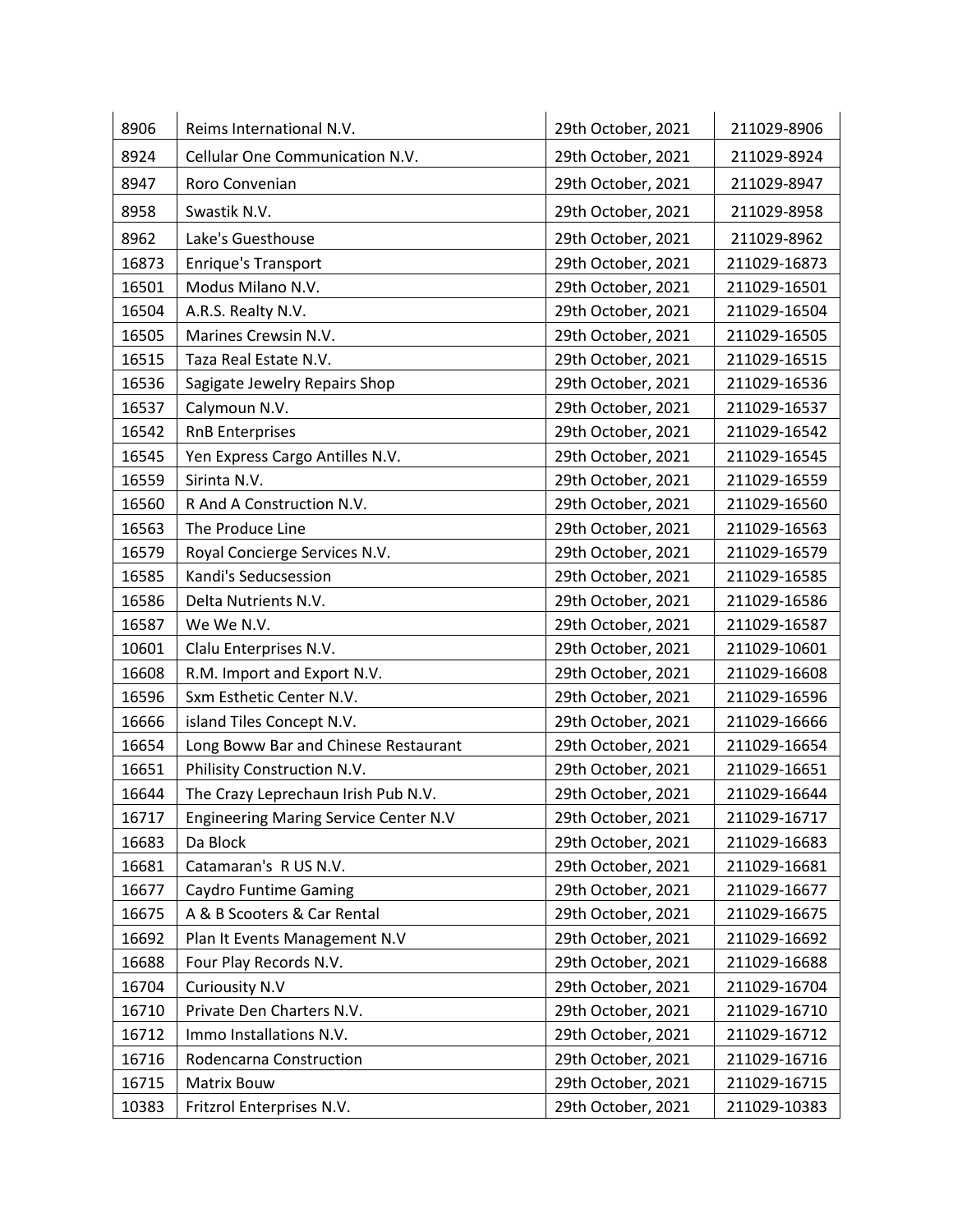| 16726 | O.D.O. Construction & Engineering N.V.            | 29th October, 2021 | 211029-16726 |
|-------|---------------------------------------------------|--------------------|--------------|
| 16724 | pelusa Fruits Place                               | 29th October, 2021 | 211029-16724 |
| 16720 | Snowhite Little Fruit House                       | 29th October, 2021 | 211029-16720 |
| 16622 | Black Heart N.V.                                  | 29th October, 2021 | 211029-16622 |
| 16634 | Property Consulting Services N.V.                 | 29th October, 2021 | 211029-16634 |
| 16627 | <b>Loss Preventions Officers</b>                  | 29th October, 2021 | 211029-16627 |
| 16637 | Yang Sang Bar and Restaurant N.V.                 | 29th October, 2021 | 211029-16637 |
| 16646 | R.A.B. Corporation N.V.                           | 29th October, 2021 | 211029-16646 |
| 10458 | Alfa Enterprises N.V.                             | 29th October, 2021 | 211029-10458 |
| 10635 | T.E.L.O. Security Services                        | 29th October, 2021 | 211029-10635 |
| 16649 | <b>Exquisite Gourmet N.V</b>                      | 29th October, 2021 | 211029-16649 |
| 16652 | ottyami Enterprises                               | 29th October, 2021 | 211029-16652 |
| 16665 | Bello Food/ Beverage Consulting N.V.              | 29th October, 2021 | 211029-16665 |
| 16667 | <b>Sheetrock Construction</b>                     | 29th October, 2021 | 211029-16667 |
| 16672 | C.O. Williams Construction SXM N.V.               | 29th October, 2021 | 211029-16672 |
| 16674 | <b>Xclusively Driven</b>                          | 29th October, 2021 | 211029-16674 |
| 16597 | Solid Wood Furniture N.V                          | 29th October, 2021 | 211029-16597 |
| 16594 | Interest International & Services N.V.            | 29th October, 2021 | 211029-16594 |
| 16591 | <b>Security Concepts &amp; Solutions</b>          | 29th October, 2021 | 211029-16591 |
| 16606 | Highlander Marketing & Financial Consultants N.V. | 29th October, 2021 | 211029-16606 |
| 16866 | Glitz Rentals N.V.                                | 29th October, 2021 | 211029-16866 |
| 16863 | <b>Shanson Services</b>                           | 29th October, 2021 | 211029-16863 |
| 16851 | Globatron Security Systems N.V.                   | 29th October, 2021 | 211029-16851 |
| 16858 | Doralice & Hollard N.V.                           | 29th October, 2021 | 211029-16858 |
| 16855 | Hardwood Carpentry Construction & Maintenance     | 29th October, 2021 | 211029-16855 |
| 16854 | <b>Island Printing</b>                            | 29th October, 2021 | 211029-16854 |
| 16853 | Ivan Carlos Repairs & Recycle Company             | 29th October, 2021 | 211029-16853 |
| 16758 | Caribbean Re-Cycling                              | 29th October, 2021 | 211029-16758 |
| 16756 | Cousins                                           | 29th October, 2021 | 211029-16756 |
| 16755 | Deep Art N.V.                                     | 29th October, 2021 | 211029-16755 |
| 16754 | elouise Construction                              | 29th October, 2021 | 211029-16754 |
| 16769 | Damus Property Management & Services              | 29th October, 2021 | 211029-16769 |
| 16768 | 24/7 Pro Plus                                     | 29th October, 2021 | 211029-16768 |
| 16762 | Tr Consulting N.V.                                | 29th October, 2021 | 211029-16762 |
| 16779 | <b>Best Price Cleaning Services</b>               | 29th October, 2021 | 211029-16779 |
| 16776 | the Kendrick Barber Shop                          | 29th October, 2021 | 211029-16776 |
| 16775 | Suzi Q in Fashion                                 | 29th October, 2021 | 211029-16775 |
| 16773 | Navisad N.V.                                      | 29th October, 2021 | 211029-16773 |
| 16782 | Marquis Consulting N.V.                           | 29th October, 2021 | 211029-16782 |
| 16807 | Ian Construction                                  | 29th October, 2021 | 211029-16807 |
| 16804 | TVR Productions N.V.                              | 29th October, 2021 | 211029-16804 |